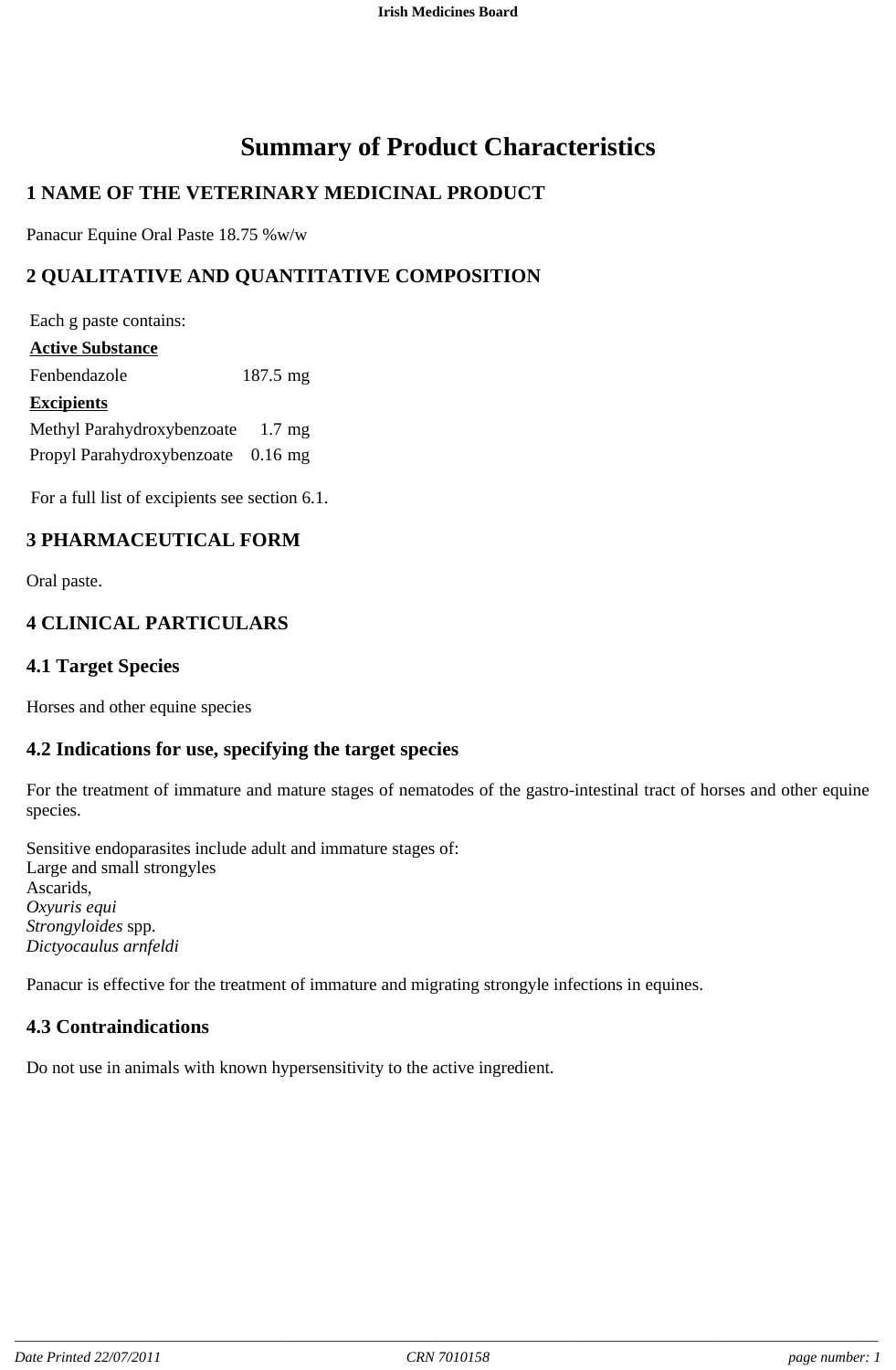## **4.4 Special warnings for each target species**

Care should be taken to avoid the following practices because they increase the risk of development of resistance and could ultimately result in ineffective therapy:

- Too frequent and repeated use of anthelmintics from the same class, over an extended period of time.

- Underdosing, which may be due to underestimation of body weight, misadministration of the product, or lack of calibration of the dosing device.

Suspected clinical cases of resistance to anthelmintics should be further investigated using appropriate tests (e.g. Faecal Egg Count Reduction Test). Where the results of the test(s) strongly suggest resistance to a particular anthelmintic, an anthelmintic belonging to another pharmacological class and having a different mode of action should be used.

#### **4.5 Special precautions for use**

#### **Special precaution(s) for use in animals**

As with other anthelmintics, veterinary advice should be sought on appropriate dosing programmes and stock management to achieve adequate parasite control and reduce the likelihood of anthelmintic resistance developing.

#### **Special precautions to be taken by the person administering the veterinary medicinal product to animals**

Direct contact with the skin should be kept to a minimum. Wear suitable protective clothing including impermeable rubber gloves. Wash hands after use.

#### **4.6 Adverse reactions (frequency and seriousness)**

None known.

#### **4.7 Use during pregnancy, lactation or lay**

Can be administered to animals at any stage of pregnancy and lactation.

#### **4.8 Interaction with other medicinal products and other forms of interaction**

No interactions known.

#### **4.9 Amounts to be administered and administration route**

For oral administration only. The recommended dosage is 7.5 mg FBZ/kg b.w. corresponding to 24 g (contents of 1 syringe) for 600 kg b.w.

Diarrhoea caused by *Strongloides westeri* in sucking foals should be treated with a dose of 50 mg FBZ/kg b.w. corresponding to 24 g  $(1 \text{ syringe})$  for 90 kg b.w.

For the treatment of mucosal stages of *Trichonema* spp. (small strongyles) infestations the recommended dosage rate is 30 mg/kg. For the treatment of migrating stages of *Strongylus vulgaris* and *Strongylus edentatus* infestations the recommended dosage rate is 60 mg/kg.

Alternatively, for the treatment and control of migrating and tissue larval stages of large strongyles, encysted mucosal 3rd and 4th stage small strongyle larvae and encysted inhibited 3rd stage small strongyle larvae in the mucosa, administer 1 syringe per 600 kg bodyweight daily for five days.

To ensure administration of a correct dose, body weight should be determined as accurately as possible.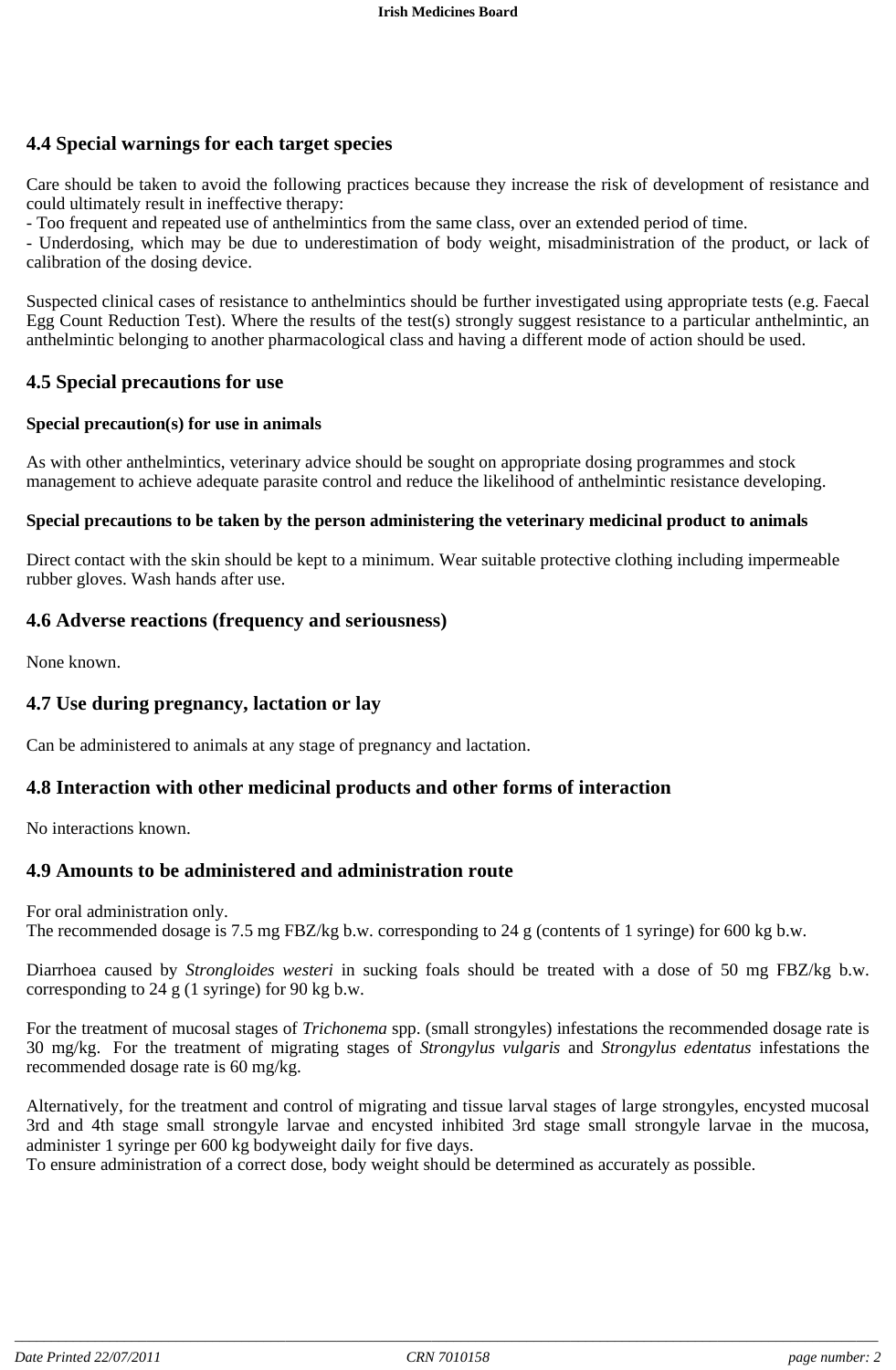## **4.10 Overdose (symptoms, emergency procedures, antidotes), if necessary**

No specific overdose reactions known.

#### **4.11 Withdrawal Period(s)**

Animals intended for human consumption must not be slaughtered during treatment. Meat and offal: 14 days

## **5 PHARMACOLOGICAL or IMMUNOLOGICAL PROPERTIES**

Pharmacotherapeutic group: Anthelmintics; Benzimidazoles and related substances ATCvet code: QP52AC13

#### **5.1 Pharmacodynamic properties**

Fenbendazole is an anthelmintic belonging to the benzimidazole-carbamate group. It acts by interfering with the energy metabolism of the nematode.

The anthelmintic affects both adult and immature stages of gastro-intestinal and respiratory nematodes. This anthelmintic efficacy is based on inhibition of the polymerisation of tubulin to microtubuli.

#### **5.2 Pharmacokinetic properties**

Fenbendazole is only partly absorbed after oral administration and is then metabolised in the liver. The half-life of FBZ in serum after oral application of the recommended dose is 10 - 18 hours in cattle, 21 - 33 hours in sheep and 10 hours in pigs. FBZ and its metabolites are distributed throughout the body but highest concentrations are found in the liver. The elimination of fenbendazole and its metabolites occurs primarily via the faeces (>90 %) and to a smaller extent in the urine and milk.

Fenbendazole is metabolised to its sulfoxide, then to sulfone and amines.

## **6 PHARMACEUTICAL PARTICULARS**

#### **6.1 List of excipients**

Carbomer 980 Methyl Parahydroxybenzoate Propyl Parahydroxybenzoate Propylene Glycol Glycerol (85 per cent) Sorbitol 70 per cent (crystallising) Sodium Hydroxide Apple Cinnamon Flavour Purified Water

#### **6.2 Incompatibilities**

None known.

#### **6.3 Shelf-life**

Shelf-life of the veterinary medicinal product as packaged for sale: 3 years.